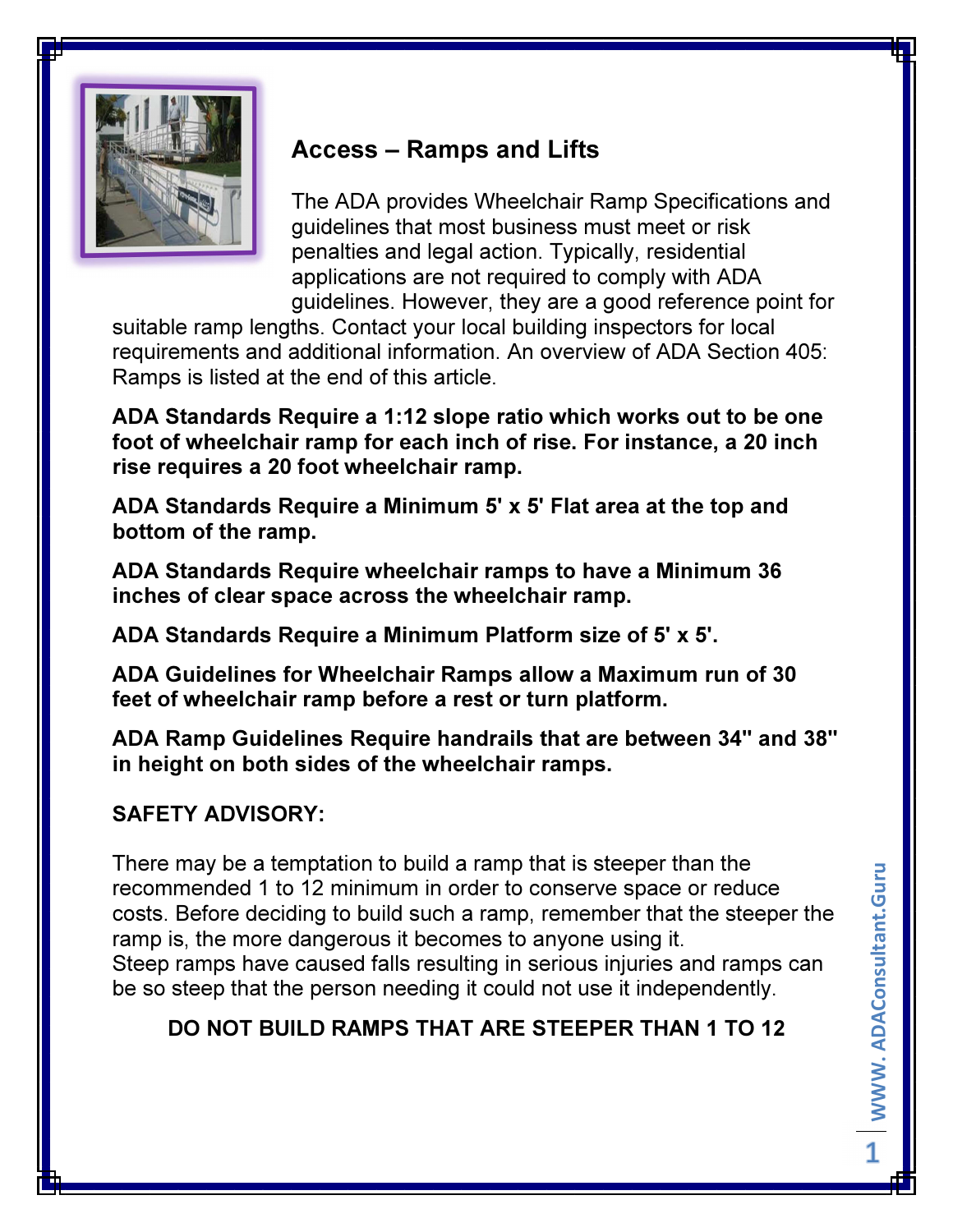

A ramp allows for independent access to areas both outside of and inside a home. There are several types from which to choose based on a user's specific need. Most homeowners will get a wheelchair ramp installed, without realizing that a vertical lift is an affordable option.

Whichever option you choose, remember to consider the entry from the porch into the house. Creating a zero barrier entry provides a flush entry for easy access into the home. Aluminum threshold ramps provide a solution for that last step into the house.

There are a few things to consider when weighing the options of a ramp or a lift:

### Space Needed-

Wheelchair ramps need a lot of space. The rise ratio is 12 inches horizontal for every inch of height. Which means if you only need to get up 24" you'll need a ramp that is 24 feet long, plus the landings.

The advantage of a vertical lift is that it doesn't take up nearly as much room. The maximum footprint of popular wheelchair lifts is approximately 54" x 54". They are available in different travel heights to suit your needs.

#### Resale Value-

The other issue to consider when deciding which modification is best for you, is the resale value of your home. A ramp is very specific to your needs and if you need to resell your home, you may have a hard time as not every home buyer will find value in having a permanent ramp on a home they are considering buying.

Also, depending on where you are moving to, you may need to pay the expense of having another ramp installed again.

Vertical lifts can be disassembled and moved to a new location, or resold if they are not needed. The modifications required for a lift are minimal, depending on the height.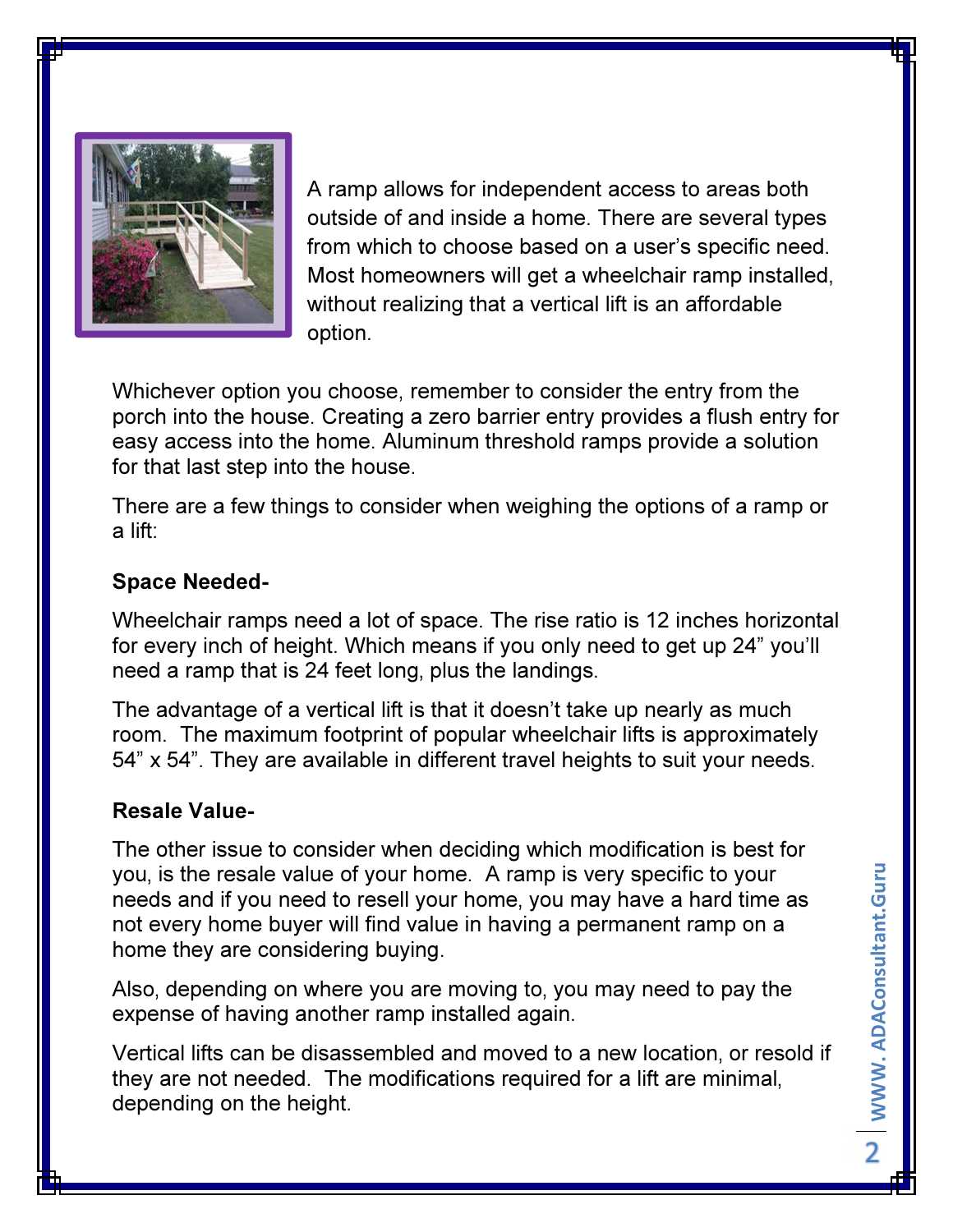## Seasonal Maintenance-

Keep in mind also that ramps will need to be cleared if you live in a wintery climate. If you have a long ramp, they can still be difficult to roll yourself up in a wheelchair over a long distance, unless you have an electric scooter.

Wheelchair Lifts can be used independently and are weather proof and easy to use.

Make sure you do research and get quotes on both options before you decide which option is best for you

## Outdoor Ramp Types:

Wooden and Concrete Ramps – are site built and typically require a building permit. Site built ramps are the lower cost option for longer ramps.

These home improvement stores offer articles, videos, and a planning guide for building a wheelchair ramp:

Home Depot:

http://community.homedepot.com/t5/Outdoors/How-to-build-a-residential-wheelchairramp-with-a-18-quot-rise/td-p/142231#.UwjAjGeYaeY

Lowe's:

http://www.lowes.com/cd\_Build+a+Wheelchair+Ramp\_1284487683\_

Remember: Check your local building department for permit requirements.

Metal Ramps and Platforms – metal ramps as well as combination metal/wood ramps are faster to install as building permits are typically not required. Concrete footers are generally not needed. Their modular design provides flexibility.

Remember: Check your local building department for permit requirements.

Portable Aluminum Ramps – can be used for short-term applications, or for areas that occasionally require a ramp. Great solution for transition from porch/ landing into house. These ramps can be easily stored when not in use.

Rental Ramps – can come in a variety of lengths to fit specific needs. Practical solution for short term needs. Some will be delivered and set up as part of the rental, so shop for the best option.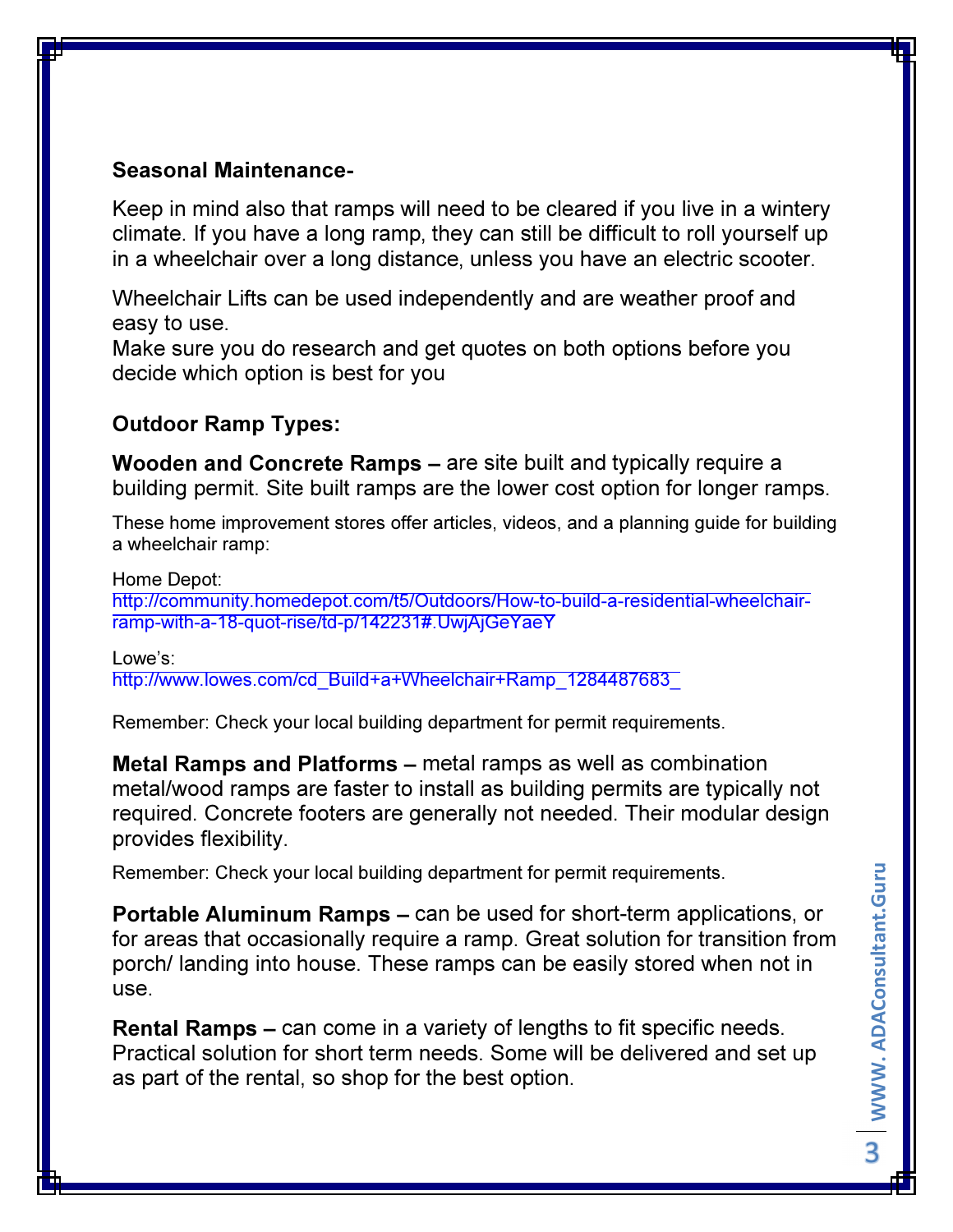Once you have narrowed your selection, you will need to make some measurements before you start communicating with vendors. The last section of this chapter gives the ADA specifications for wheelchair ramps. It is a valuable resource tool. The ADA recommends 4.8 degrees of incline. You do not normally need to meet this standard for residential use (although it is recommended). In general, you do not want to go shorter than half of what ADA recommends (9.6 degrees of incline). Consult your user manual of your chair/scooter to confirm the maximum incline it is rated for and always stay within that standard.

#### General Usage Guidelines:

- Manual wheelchair with the person rolling themselves, you should stay closer to ADA's recommendation
- Manual wheelchair with the patient being assisted, you may go as short as half of ADA's recommendation. Keep in mind the weight of the patient and the strength of the person assisting. The shorter the ramp, the more difficult it will be to push the wheelchair.
- Electric Scooter or Wheelchairs should always stay within their manufacture's slope restriction. Please consult your owner's manual or the equipment's manufacturer for this information.

 Also, you can go online and plug in measurements to get an idea of your total rise. Example of such websites:

DiscountRamps.com 888-651-3431 (toll free) http://www.discountramps.com/articles/correct-wheelchair-ramp-length.htm

Express Ramps- ADA Modular Wheelchair Ramp Wizard: 866-491-1110 (toll free) http://www.modular-wheelchair-ramps.com/modular-ramps/ramp-wizard.asp

Some Central Florida vendors:

Above and Beyond Services, Inc 888-240-1122 (toll free) Amasincramps.com

Amramp Orlando, FL: 888-715-7598 (toll free) http://www.amramp.com/orlando-fl

Mobility Superstore- Residential Wheelchair Lifts: 800-257-1776 (toll free) http://local.mobility-superstore.com/Residential\_Wheelchair\_Lifts\_Orlando\_FLp1720430-Orlando\_FL.html

Mobility Superstore: Residential Wheelchair Ramps: 800-257-1776 (toll free)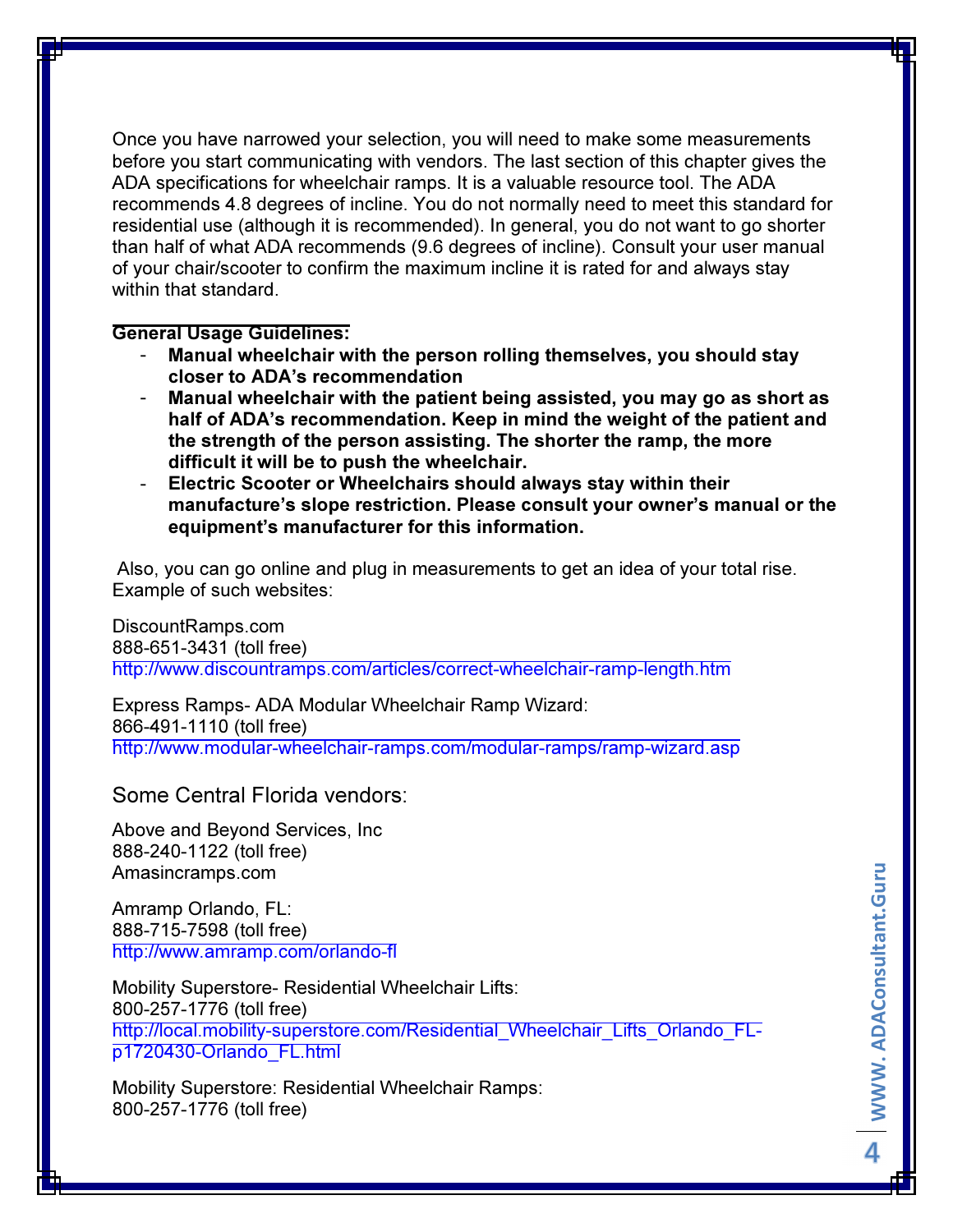#### http://www.mobility-superstore.com/ramps/?ref=leftcatnav

### Additional Resources -

Wheelchair Ramps or Lifts: http://blog.freedomshowers.com/Wheelchair\_Ramps\_or\_Lifts,\_3\_Things\_to Consider.asp

Express Ramps- ADA Modular Wheelchair Ramp Wizard: 866-491-1110 (toll free) http://www.modular-wheelchair-ramps.com/

Extended Home Living Services: http://www.ehls.com/residential-wheelchair-ramps.html

Making a Wheelchair Ramp: Easy Reference Guide http://voices.yahoo.com/making-wheelchair-ramp-according-adaguidelines-3001674.html

## SAFETY ADVISORY:

There may be a temptation to build a ramp that is steeper than the recommended 1 to 12 minimum in order to conserve space or reduce costs. Before deciding to build such a ramp, remember that the steeper the ramp is, the more dangerous it becomes to anyone using it. Steep ramps have caused falls resulting in serious injuries and ramps can be so steep that the person needing it could not use it independently.

## DO NOT BUILD RAMPS THAT ARE STEEPER THAN 1 TO 12

ADA provides Wheelchair Ramp Specifications and guidelines that most business must meet or risk penalties and legal action. Typically, residential applications are not required to comply with ADA guidelines. However, they are a good reference point for suitable ramp lengths. Contact your local building inspectors for local requirements and additional information.

ADA Standards Require a 1:12 slope ratio which works out to be one foot of wheelchair ramp for each inch of rise. For instance, a 20 inch rise requires a 20 foot wheelchair ramp.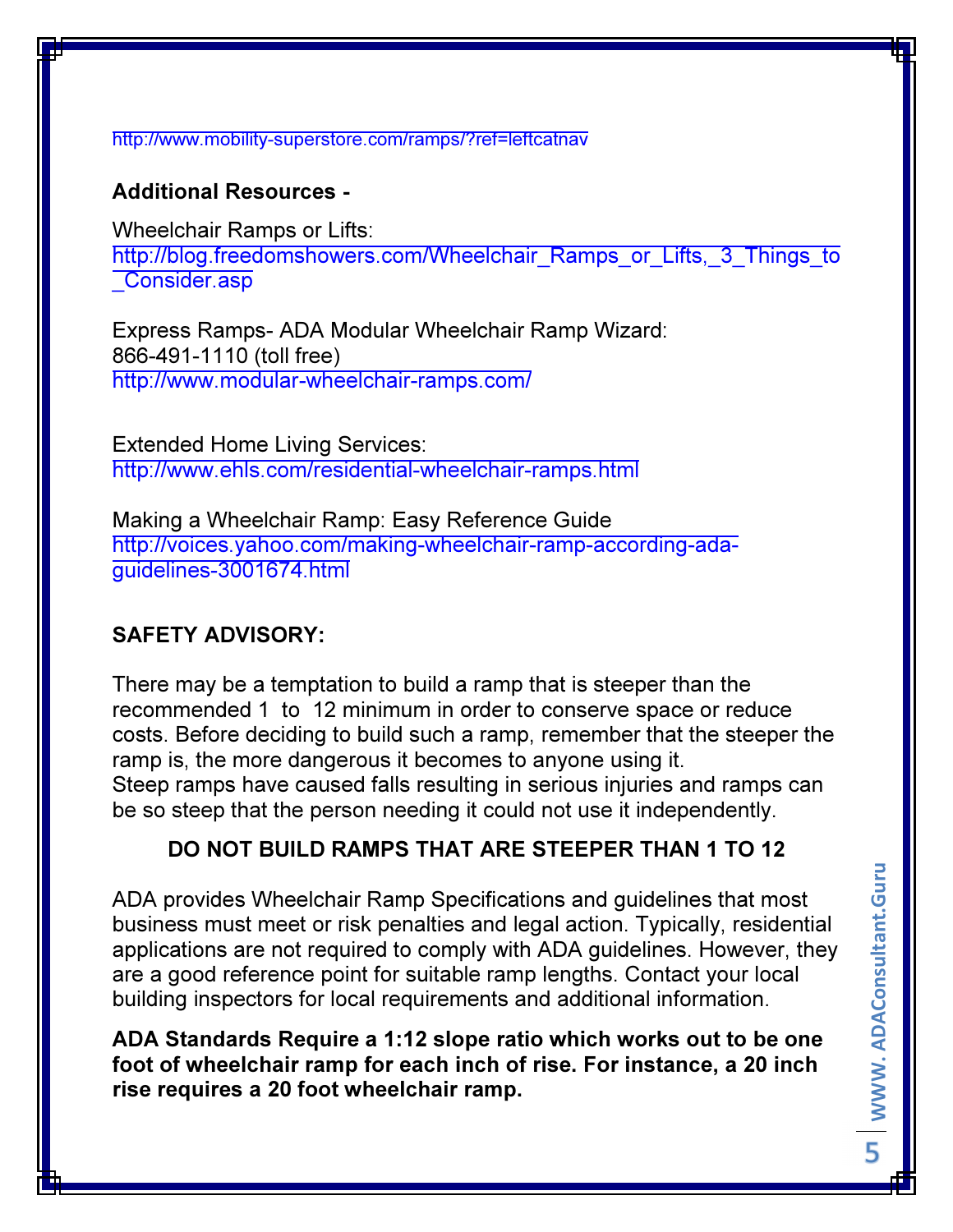ADA Standards Require a Minimum 5' x 5' Flat area at the top and bottom of the ramp.

ADA Standards Require wheelchair ramps to have a Minimum 36 inches of clear space across the wheelchair ramp.

ADA Standards Require a Minimum Platform size of 5' x 5'.

ADA Guidelines for Wheelchair Ramps allow a Maximum run of 30 feet of wheelchair ramp before a rest or turn platform.

ADA Ramp Guidelines Require handrails that are between 34" and 38" in height on both sides of the wheelchair ramps.

# ADA Overview: Codes for Wheelchair Ramps

405 RAMPS

405.1 General. Ramps on accessible routes shall comply with 405. EXCEPTION: In assembly areas, aisle ramps adjacent to seating and not serving elements required to be on an accessible route shall not be required to comply with 405.

405.2 Slope. Ramp runs shall have a running slope not steeper than 1:12. EXCEPTION: In existing sites, buildings, and facilities, ramps shall be permitted to have running slopes steeper than 1:12 complying with Table 405.2 where such slopes are necessary due to space limitations. Advisory 405.2 Slope. To accommodate the widest range of users, provide ramps with the least possible running slope and, wherever possible, accompany ramps with stairs for use by those individuals for whom distance presents a greater barrier than steps, e.g., people with heart disease or limited stamina.

Table 405.2 Maximum Ramp Slope and Rise for Existing Sites, Buildings, and Facilities Slope 1. Maximum Rise 1. Maximum Rise 1. Maximum Rise 1. Maximum Rise 1. Maximum Rise 1. Maximum Rise 1. Maximum Steeper than 1:10 but not steeper than 1:8 3 inches (75 mm) Steeper than 1:12 but not steeper than 1:12 but not steeper than 1:10 for steeper than 1:10 for steeper than 1<br>Steeper than 1:10 for steeper than 1:10 for steeper than 1:10 for steeper than 1:10 for steeper than 1:10 for 1. A slope steeper than 1:8 is prohibited.

405.3 Cross Slope. Cross slope of ramp runs shall not be steeper than 1:48. Advisory 405.3 Cross Slope. Cross slope is the slope of the surface perpendicular to the direction of travel. Cross slope is measured the same way as slope is measured (i.e., the rise over the run).

405.4 Floor or Ground Surfaces. Floor or ground surfaces of ramp runs shall comply with 302. Changes in level other than the running slope and cross slope are not permitted on ramp runs.

405.5 Clear Width. The clear width of a ramp run and, where handrails are provided, the clear width between handrails shall be 36 inches (915 mm) minimum. **EXCEPTION:** Within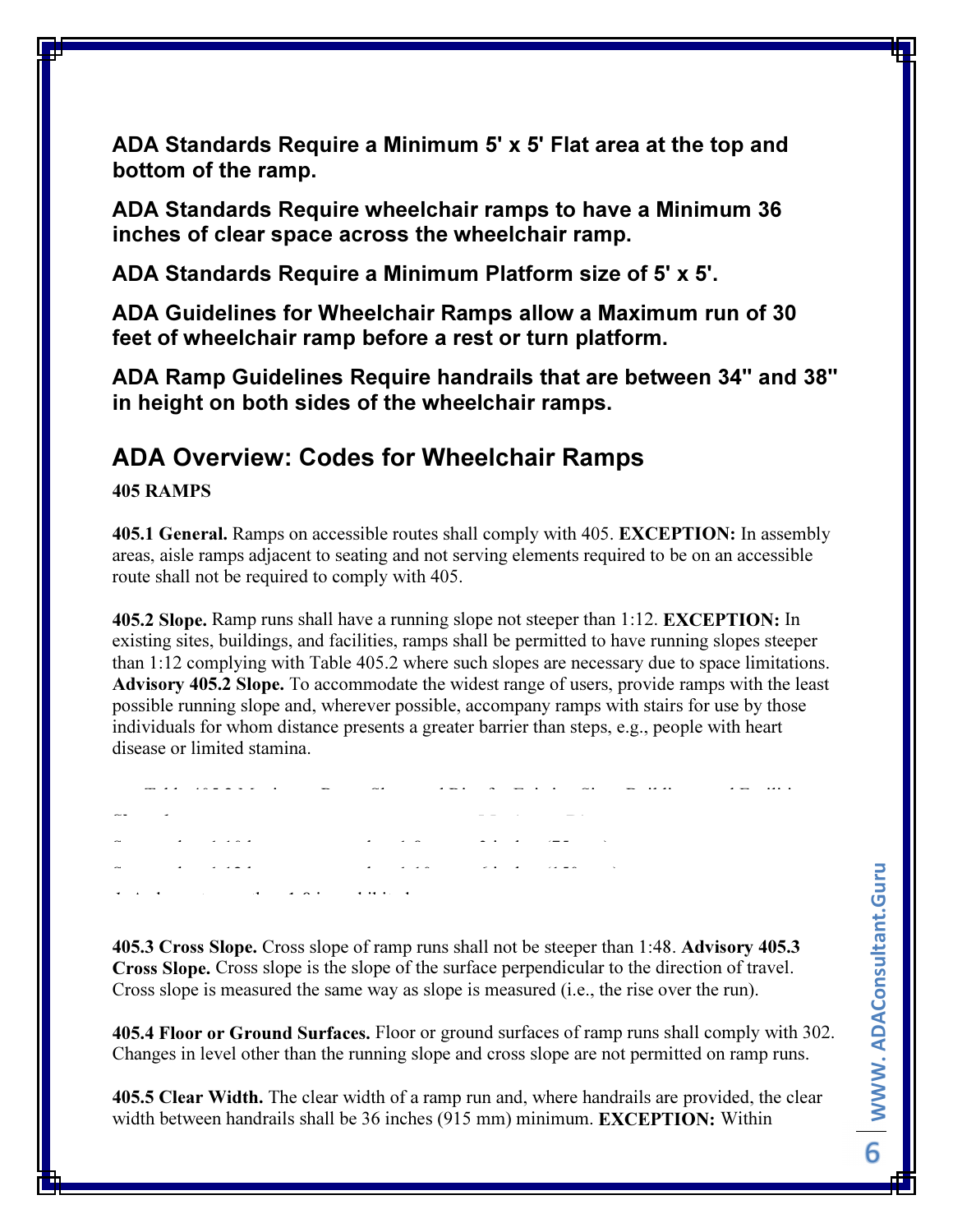employee work areas, the required clear width of ramps that are a part of common use circulation paths shall be permitted to be decreased by work area equipment provided that the decrease is essential to the function of the work being performed.

405.6 Rise. The rise for any ramp run shall be 30 inches (760 mm) maximum.

405.7 Landings. Ramps shall have landings at the top and the bottom of each ramp run. Landings shall comply with 405.7 Advisory 405.7 Landings. Ramps that do not have level landings at changes in direction can create a compound slope that will not meet the requirements of this document. Circular or curved ramps continually change direction. Curvilinear ramps with small radii also can create compound cross slopes and cannot, by their nature, meet the requirements for accessible routes. A level landing is needed at the accessible door to permit maneuvering and simultaneously door operation.

- 405.7.1 Slope. Landings shall comply with 302. Changes in level are not permitted. EXCEPTION: Slopes not steeper than 1:48 shall be permitted.
- 405.7.2 Width. The landing clear width shall be at least as wide as the widest ramp run leading to the landing.
- 405.7.3 Length. The landing clear length shall be 60 inches  $(1525 \text{ mm})$  long minimum.
- 405.7.4 Change in Direction. Ramps that change direction between runs at landings shall have a clear landing 60 inches (1525 mm) minimum by 60 inches (1525 mm) minimum.
- 405.7.5 Doorways. Where doorways are located adjacent to a ramp landing, maneuvering clearances required by 404.2.4 and 404.3.2 shall be permitted to overlap the required landing area.



## Figure 405.7 Ramp Landings

405.8 Handrails. Ramp runs with a rise greater than 6 inches (150 mm) shall have handrails complying with 505. EXCEPTION: Within employee work areas, handrails shall not be required where ramps that are part of common use circulation paths are designed to permit the installation of handrails complying with 505. Ramps not subject to the exception to 405.5 shall be designed to maintain a 36 inch (915 mm) minimum clear width when handrails are installed.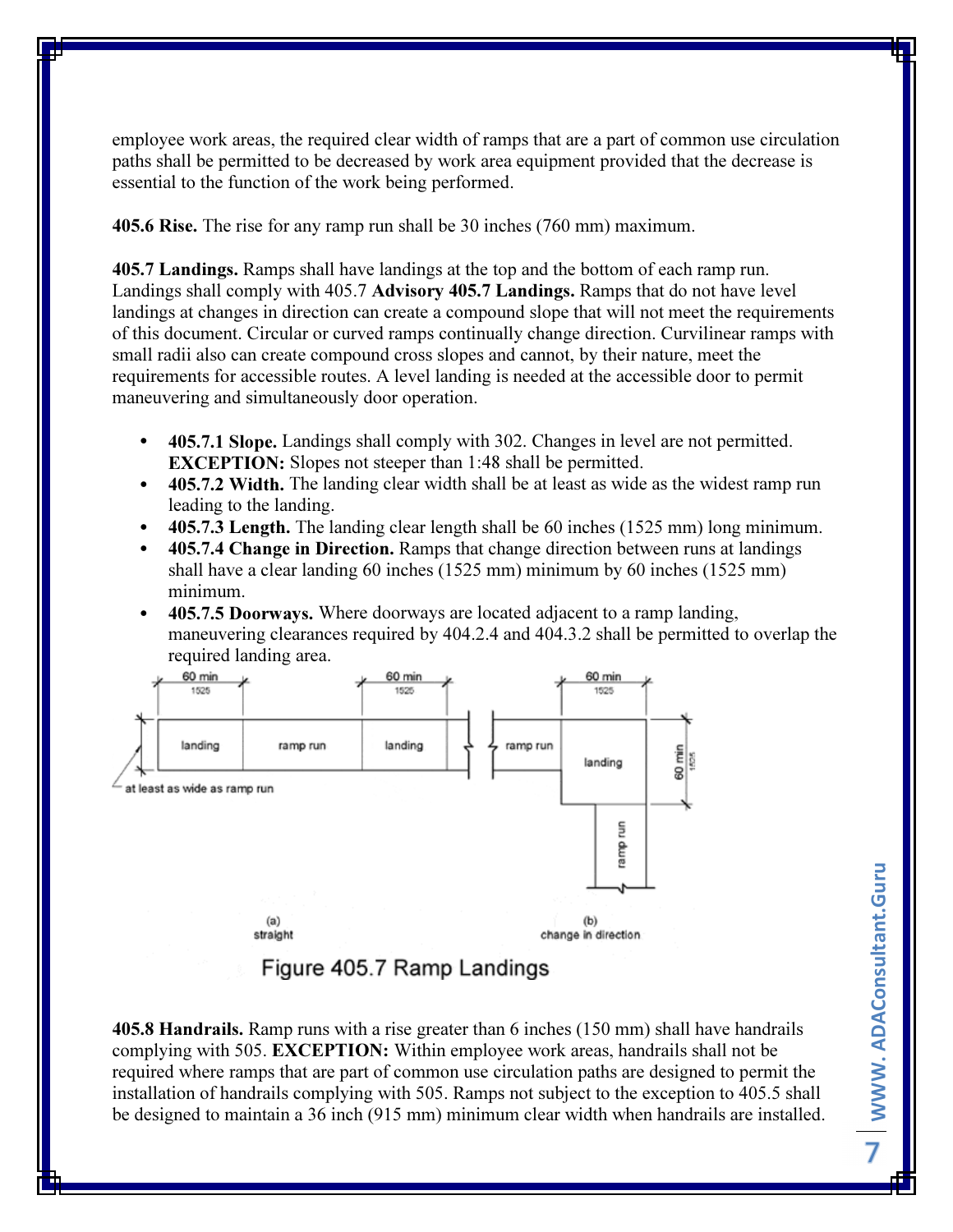405.9 Edge Protection. Edge protection complying with 405.9.1 or 405.9.2 shall be provided on each side of ramp runs and at each side of ramp landings. EXCEPTIONS: 1. Edge protection shall not be required on ramps that are not required to have handrails and have sides complying with 406.3. **2.** Edge protection shall not be required on the sides of ramp landings serving an adjoining ramp run or stairway. 3. Edge protection shall not be required on the sides of ramp landings having a vertical drop-off of 1/2 inch (13 mm) maximum within 10 inches (255 mm) horizontally of the minimum landing area specified in 405.7.

- 405.9.1 Extended Floor or Ground Surface. The floor or ground surface of the ramp run or landing shall extend 12 inches (305 mm) minimum beyond the inside face of a handrail complying with 505. Advisory 405.9.1 Extended Floor or Ground Surface. The extended surface prevents wheelchair casters and crutch tips from slipping off the ramp surface.
- 405.9.2 Curb or Barrier. A curb or barrier shall be provided that prevents the passage of a 4 inch (100 mm) diameter sphere, where any portion of the sphere is within 4 inches (100 mm) of the finish floor or ground surface.
- 405.10 Wet Conditions. Landings subject to wet conditions shall be designed to prevent the accumulation of water.





Figure 405.9.1 Extended Floor or Ground Surface Edge Protection

Figure 405.9.2 Curb or **Barrier Edge Protection** 

#### 505 HANDRAILS

505.1 General. Handrails provided along walking surfaces complying with 403, required at ramps complying with 405, and required at stairs complying with 504 shall comply with 505. Advisory 505.1 General. Handrails are required on ramp runs with a rise greater than 6 inches (150 mm) (see 405.8) and on certain stairways (see 504). Handrails are not required on walking surfaces with running slopes less than 1:20. However, handrails are required to comply with 505 when they are provided on walking surfaces with running slopes less than 1:20 (see 403.6). Sections 505.2, 505.3, and 505.10 do not apply to handrails provided on walking surfaces with running slopes less than 1:20 as these sections only reference requirements for ramps and stairs.

505.2 Where Required. Handrails shall be provided on both sides of stairs and ramps. EXCEPTION: In assembly areas, handrails shall not be required on both sides of aisle ramps where a handrail is provided at either side or within the aisle width.

505.3 Continuity. Handrails shall be continuous within the full length of each stair flight or ramp run. Inside handrails on switchback or dogleg stairs and ramps shall be continuous between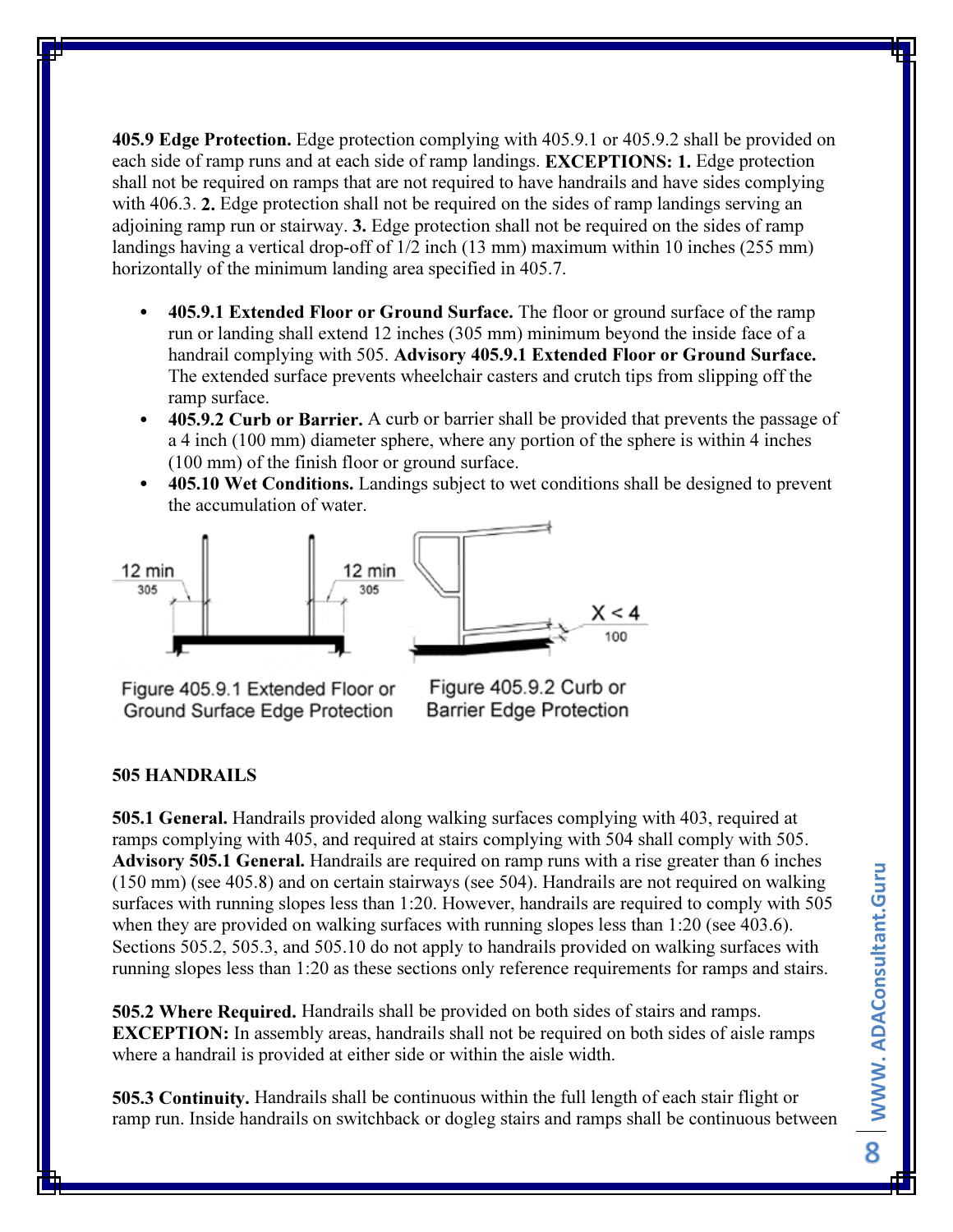flights or runs. EXCEPTION: In assembly areas, handrails on ramps shall not be required to be continuous in aisles serving seating.

505.4 Height. Top of gripping surfaces of handrails shall be 34 inches (865 mm) minimum and 38 inches (965 mm) maximum vertically above walking surfaces, stair nosings, and ramp surfaces. Handrails shall be at a consistent height above walking surfaces, stair nosings, and ramp surfaces. Advisory 505.4 Height. The requirements for stair and ramp handrails in this document are for adults. When children are the principal users in a building or facility (e.g., elementary schools), a second set of handrails at an appropriate height can assist them and aid in preventing accidents. A maximum height of 28 inches (710 mm) measured to the top of the gripping surface from the ramp surface or stair nosing is recommended for handrails designed for children. Sufficient vertical clearance between upper and lower handrails, 9 inches (230 mm) minimum, should be provided to help prevent entrapment.



Figure 505.4 Handrail Height

505.5 Clearance. Clearance between handrail gripping surfaces and adjacent surfaces shall be 1 1/2 inches (38 mm) minimum.



Figure 505.5 **Handrail Clearance** 

505.6 Gripping Surface. Handrail gripping surfaces shall be continuous along their length and shall not be obstructed along their tops or sides. The bottoms of handrail gripping surfaces shall not be obstructed for more than 20 percent of their length. Where provided, horizontal projections shall occur 1 1/2 inches (38 mm) minimum below the bottom of the handrail gripping surface. **EXCEPTIONS: 1.** Where handrails are provided along walking surfaces with slopes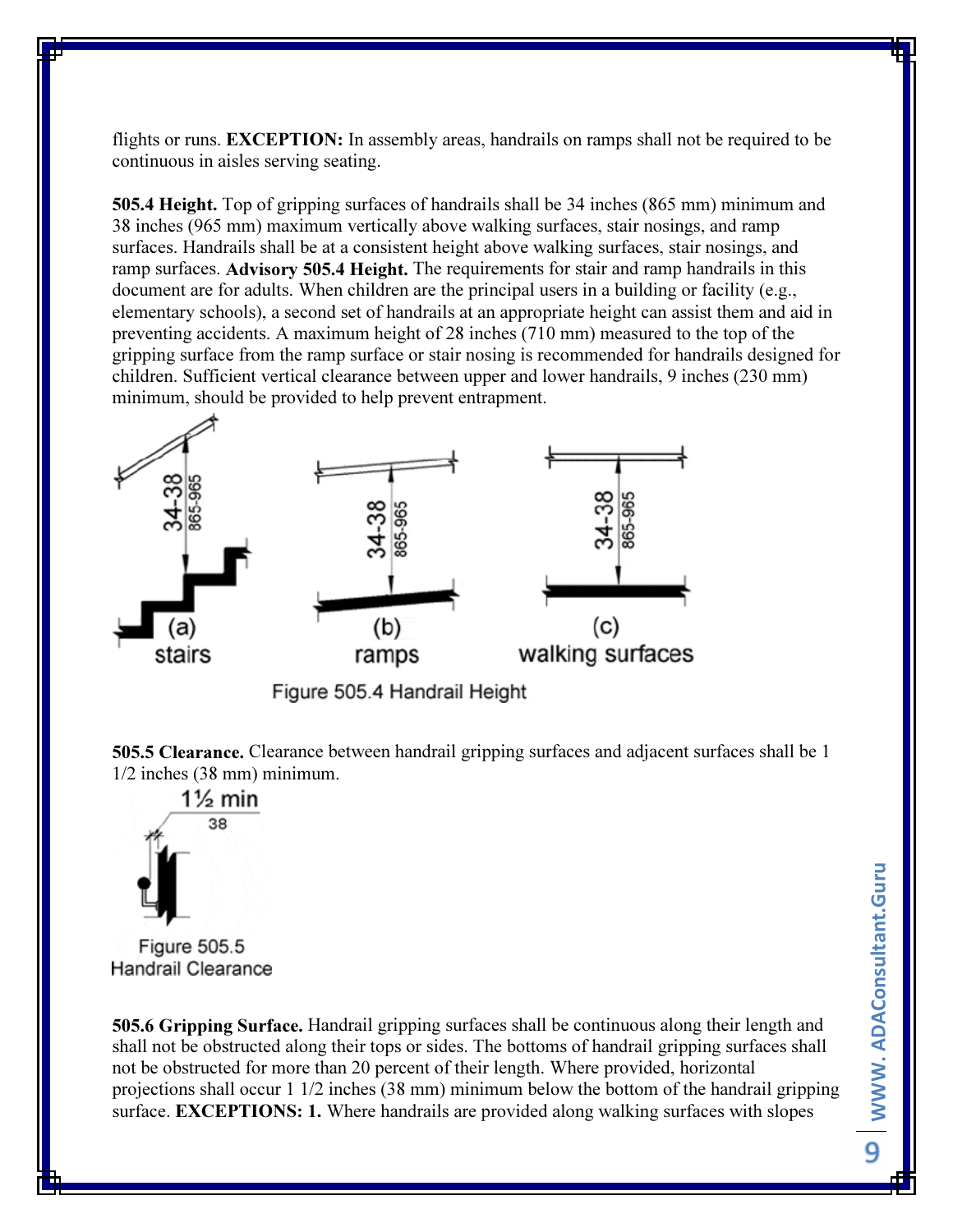not steeper than 1:20, the bottoms of handrail gripping surfaces shall be permitted to be obstructed along their entire length where they are integral to crash rails or bumper guards. 2. The distance between horizontal projections and the bottom of the gripping surface shall be permitted to be reduced by 1/8 inch (3.2 mm) for each 1/2 inch (13 mm) of additional handrail perimeter dimension that exceeds 4 inches (100 mm). Advisory 505.6 Gripping Surface. People with disabilities, older people, and others benefit from continuous gripping surfaces that permit users to reach the fingers outward or downward to grasp the handrail, particularly as the user senses a loss of equilibrium or begins to fall.



Figure 505.6 Horizontal Projections Below Gripping Surface

505.7 Cross Section. Handrail gripping surfaces shall have a cross section complying with 505.7.1 or 505.7.2.

- 505.7.1 Circular Cross Section. Handrail gripping surfaces with a circular cross section shall have an outside diameter of 1 1/4 inches (32 mm) minimum and 2 inches (51 mm) maximum.
- 505.7.2 Non-Circular Cross Sections. Handrail gripping surfaces with a non-circular cross section shall have a perimeter dimension of 4 inches (100 mm) minimum and 6 1/4 inches (160 mm) maximum, and a cross-section dimension of 2 1/4 inches (57 mm) maximum.

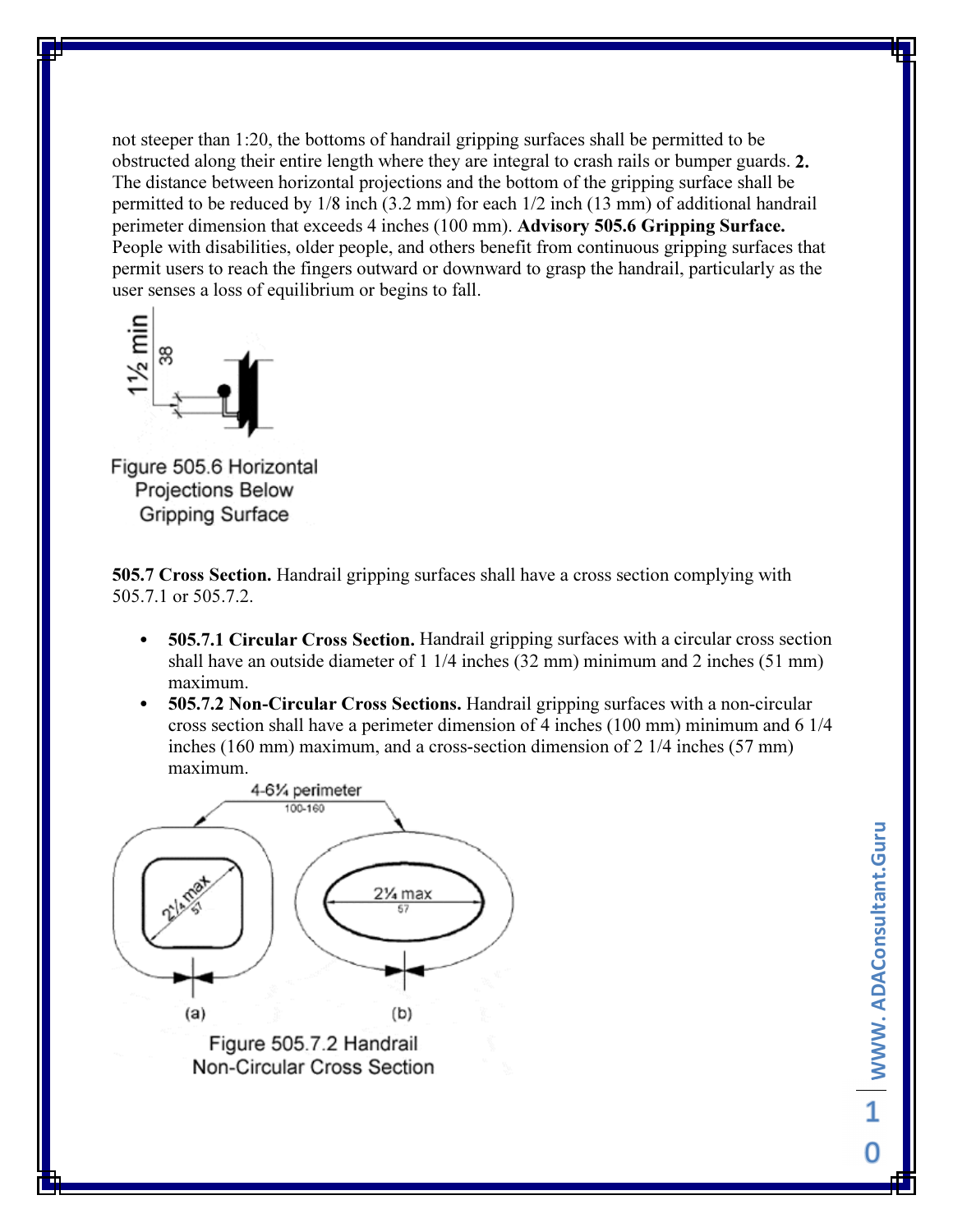505.8 Surfaces. Handrail gripping surfaces and any surfaces adjacent to them shall be free of sharp or abrasive elements and shall have rounded edges.

505.9 Fittings. Handrails shall not rotate within their fittings.

505.10 Handrail Extensions. Handrail gripping surfaces shall extend beyond and in the same direction of stair flights and ramp runs in accordance with 505.10. EXCEPTIONS: 1. Extensions shall not be required for continuous handrails at the inside turn of switchback or dogleg stairs and ramps. 2. In assembly areas, extensions shall not be required for ramp handrails in aisles serving seating where the handrails are discontinuous to provide access to seating and to permit crossovers within aisles. 3. In alterations, full extensions of handrails shall not be required where such extensions would be hazardous due to plan configuration.

- 505.10.1 Top and Bottom Extension at Ramps. Ramp handrails shall extend horizontally above the landing for 12 inches (305 mm) minimum beyond the top and bottom of ramp runs. Extensions shall return to a wall, guard, or the landing surface, or shall be continuous to the handrail of an adjacent ramp run.
- 505.10.2 Top Extension at Stairs. At the top of a stair flight, handrails shall extend horizontally above the landing for 12 inches (305 mm) minimum beginning directly above the first riser nosing. Extensions shall return to a wall, guard, or the landing surface, or shall be continuous to the handrail of an adjacent stair flight.
- 505.10.3 Bottom Extension at Stairs. At the bottom of a stair flight, handrails shall extend at the slope of the stair flight for a horizontal distance at least equal to one tread depth beyond the last riser nosing. Extension shall return to a wall, guard, or the landing surface, or shall be continuous to the handrail of an adjacent stair flight.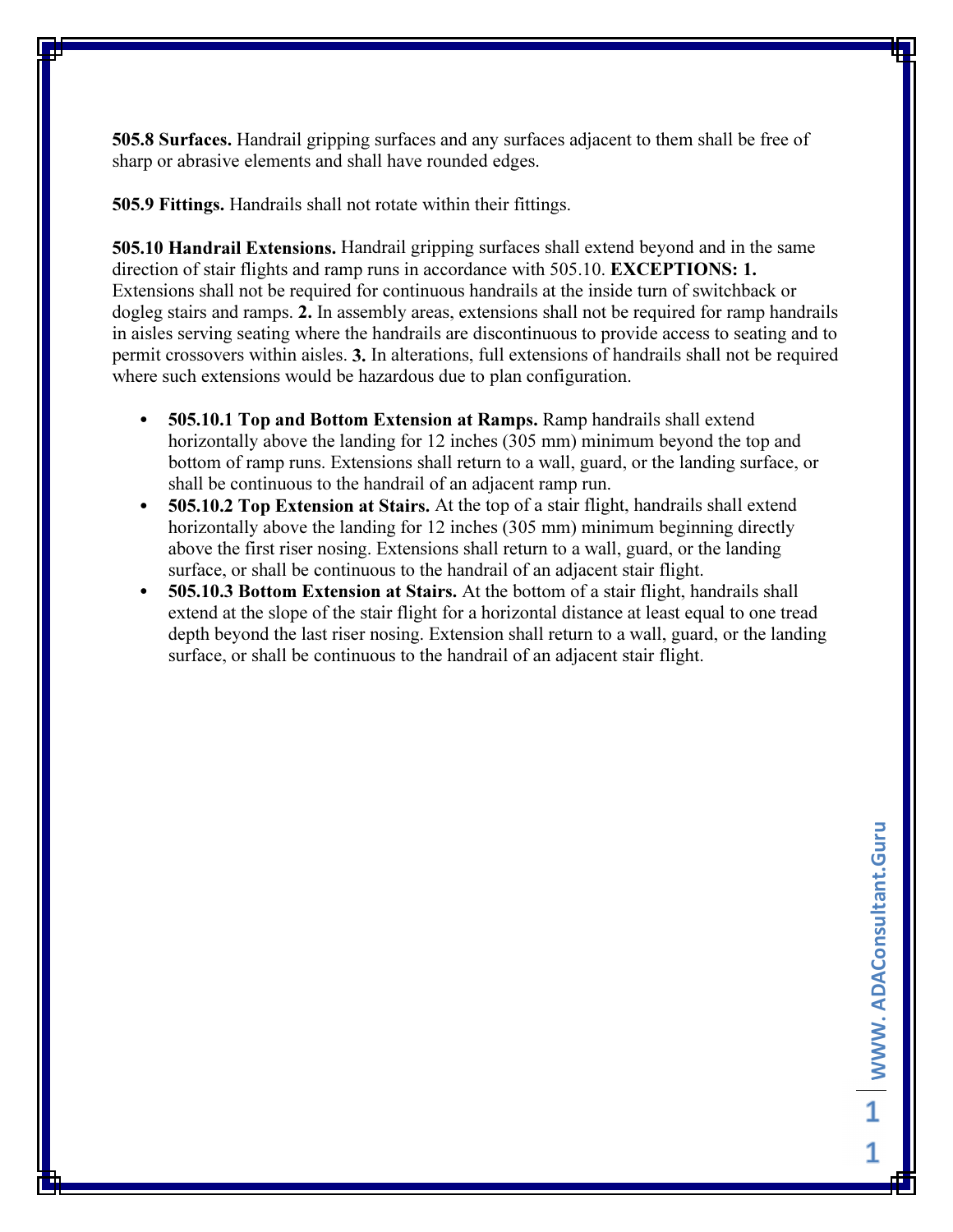



Figure 505.10.1 Top and Bottom Handrail Extension at Ramps

Figure 505.10.2 Top Handrail **Extension at Stairs** 

Note:  $X =$  tread depth Figure 505.10.3 Bottom. Handrail Extension at Stairs

#### 404 DOORS, DOORWAYS, AND GATES

404.2.4 Maneuvering Clearances. Minimum maneuvering clearances at doors and gates shall comply with 404.2.4. Maneuvering clearances shall extend the full width of the doorway and the required latch side or hinge side clearance. EXCEPTION: Entry doors to hospital patient rooms shall not be required to provide the clearance beyond the latch side of the door.

• 404.2.4.1 Swinging Doors and Gates. Swinging doors and gates shall have maneuvering clearances complying with Table 404.2.4.1.

Table 404.2.4.1 Maneuvering Clearances at Manual Swinging Doors and Gates

| Approach                 | Door or | <b>Perpendicular to</b> Parallel to Doorway (beyond |
|--------------------------|---------|-----------------------------------------------------|
| $\sim$                   |         |                                                     |
| $\overline{\phantom{a}}$ |         |                                                     |
|                          |         | ×                                                   |
|                          |         |                                                     |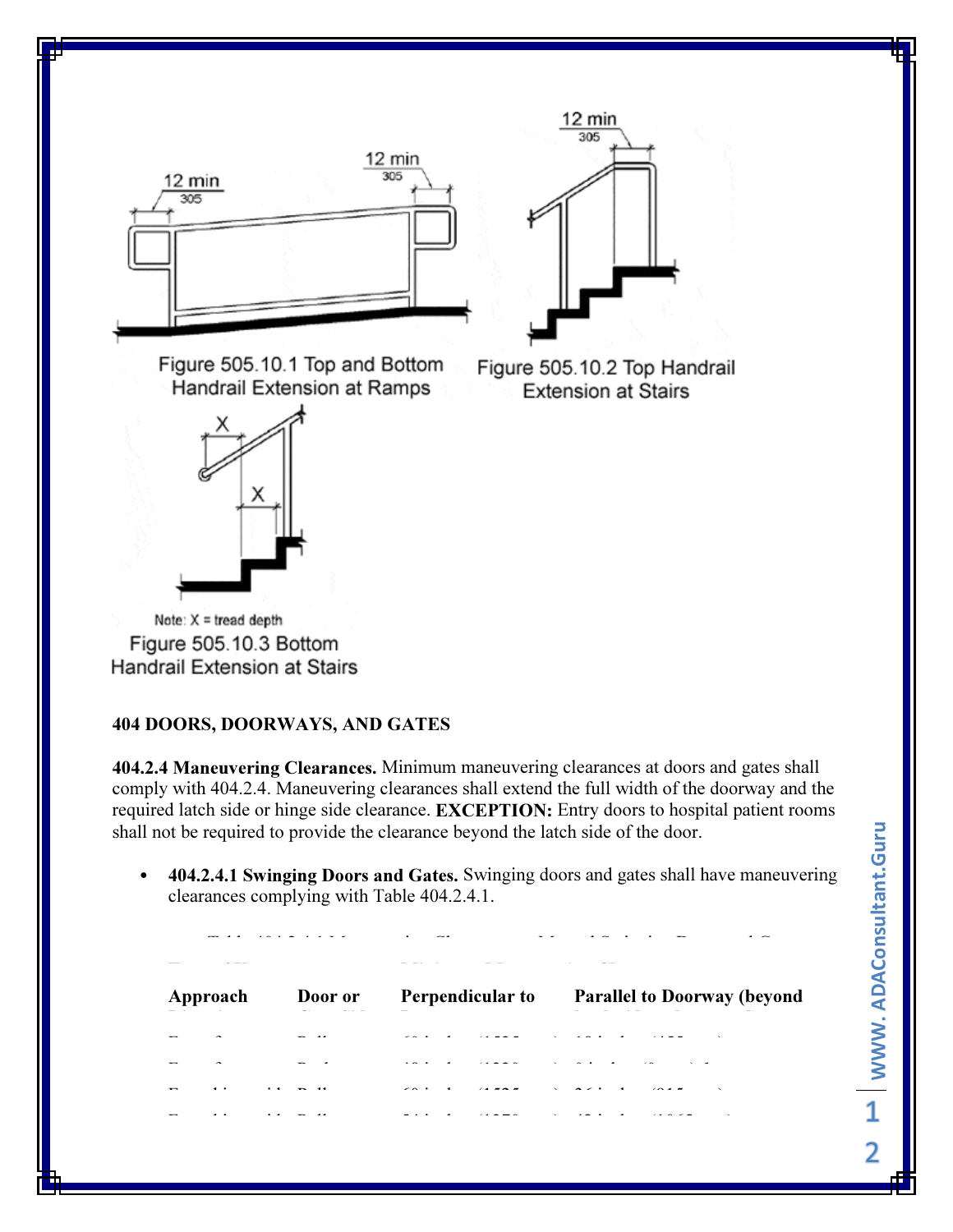| From hinge side Push                                                                                                             | 42 inches (1065 mm) $22$ inches (560 mm) 3 |  |  |  |  |  |  |
|----------------------------------------------------------------------------------------------------------------------------------|--------------------------------------------|--|--|--|--|--|--|
| From latch side Pull                                                                                                             | 48 inches (1220 mm) $24$ inches (610 mm)   |  |  |  |  |  |  |
| From latch side Push                                                                                                             | 42 inches (1065 mm) $24$ inches (610 mm)   |  |  |  |  |  |  |
| <i>l.</i> Add 12 inches (305 mm) if closer and latch are provided.<br>2. Add 6 inches (150 mm) if closer and latch are provided. |                                            |  |  |  |  |  |  |

3. Beyond hinge side.

•

4. Add 6 inches (150 mm) if closer is provided.

Figure 404.2.4.2 Maneuvering Clearances at Doorways without Doors or Gates, Manual Sliding Doors, and Manual Folding Doors: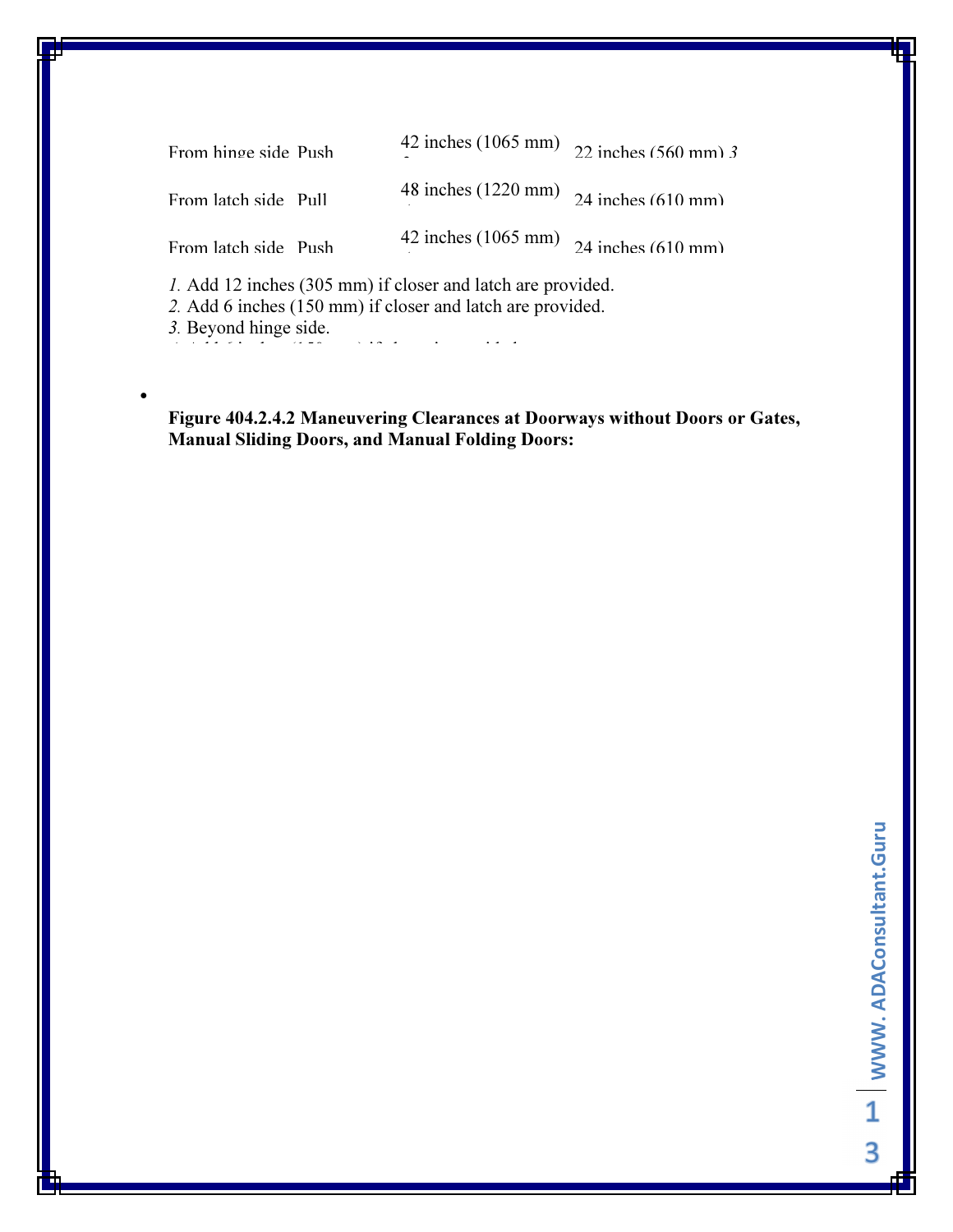

1525



4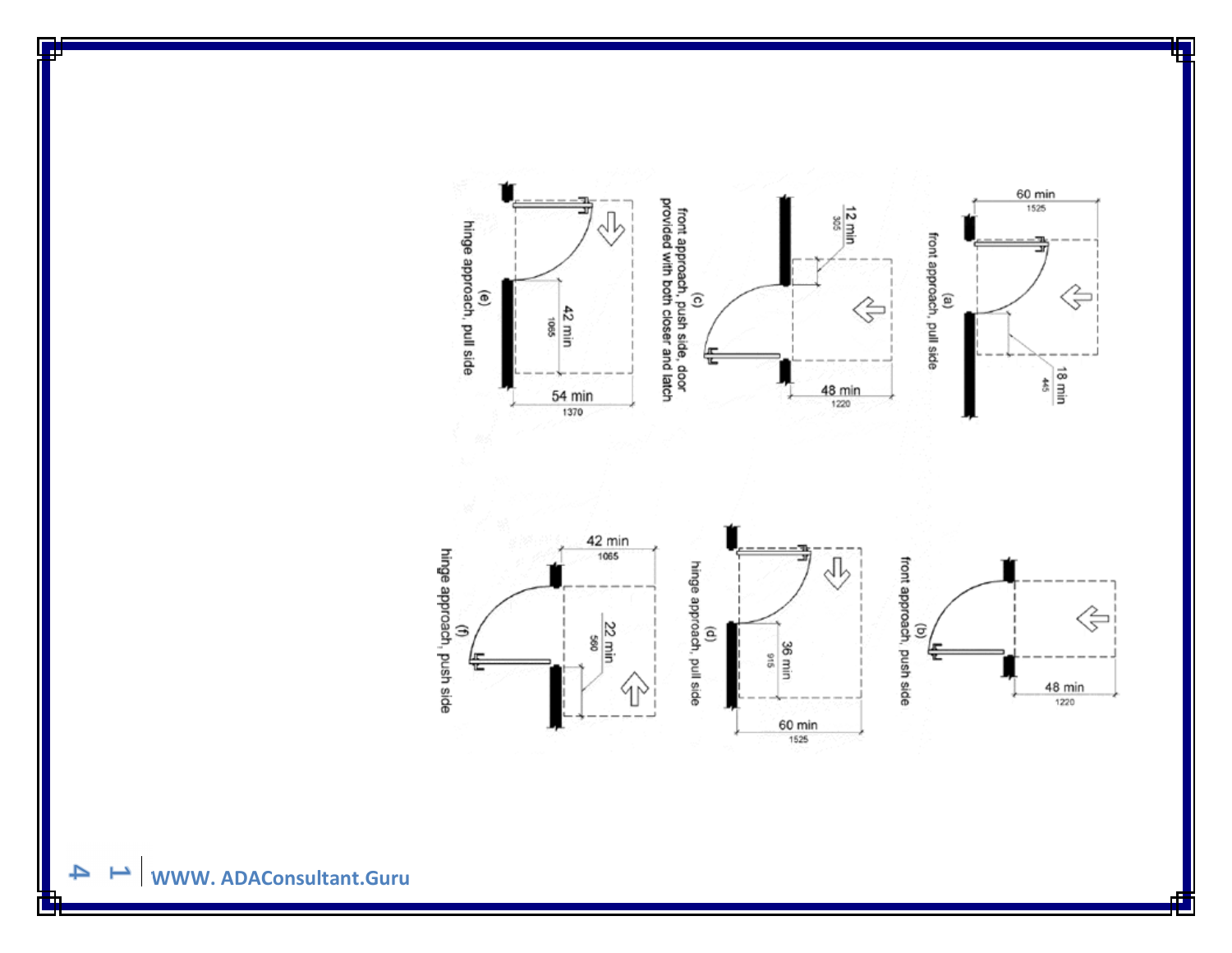

• 404.2.4.2 Doorways without Doors or Gates, Sliding Doors, and Folding Doors. Doorways less than 36 inches (915 mm) wide without doors or gates, sliding doors, or folding doors shall have maneuvering clearances complying with Table 404.2.4.2.

Table 404.2.4.2 Maneuvering Clearances at Doorways without Doors or Gates, Manual Sliding Doors, and Manual Folding Doors

| Approach          | Perpendicular to                                             | <b>Parallel to Doorway (beyond stop/latch)</b> |
|-------------------|--------------------------------------------------------------|------------------------------------------------|
|                   |                                                              |                                                |
|                   |                                                              |                                                |
| From pocket/hinge | 42 inches $(1065 \text{ mm})$ 22 inches $(560 \text{ mm})$ 2 |                                                |
|                   |                                                              |                                                |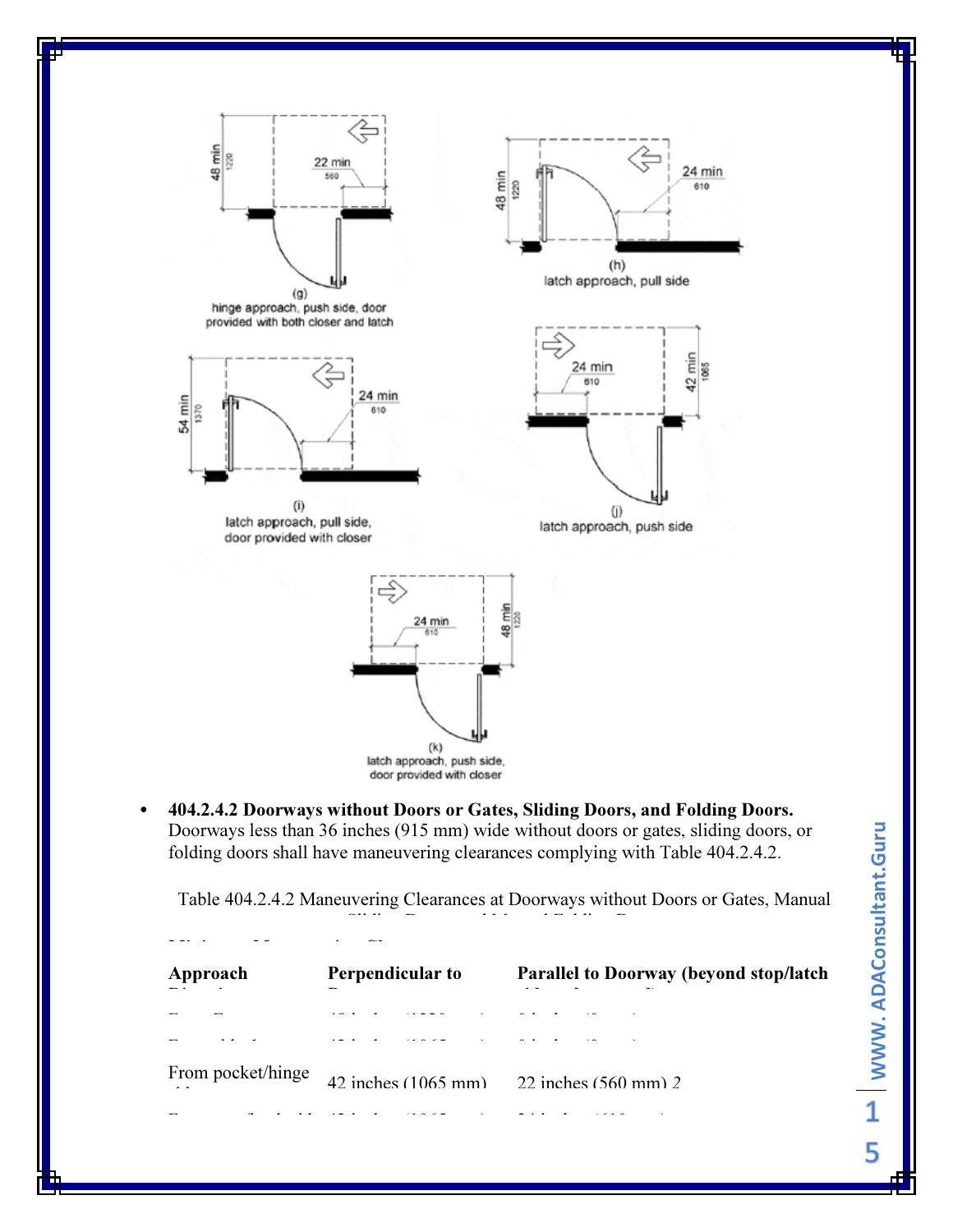1. Doorway with no door only. 2. Beyond pocket/hinge side.

•



Figure 404.2.4.2 Maneuvering Clearances at Doorways without Doors, Sliding Doors, Gates, and Folding Doors

• 404.2.4.3 Recessed Doors and Gates. Maneuvering clearances for forward approach shall be provided when any obstruction within 18 inches (455 mm) of the latch side of a doorway projects more than 8 inches (205 mm) beyond the face of the door, measured perpendicular to the face of the door or gate. Advisory 404.2.4.3 Recessed Doors and Gates. A door can be recessed due to wall thickness or because of the placement of casework and other fixed elements adjacent to the doorway. This provision must be